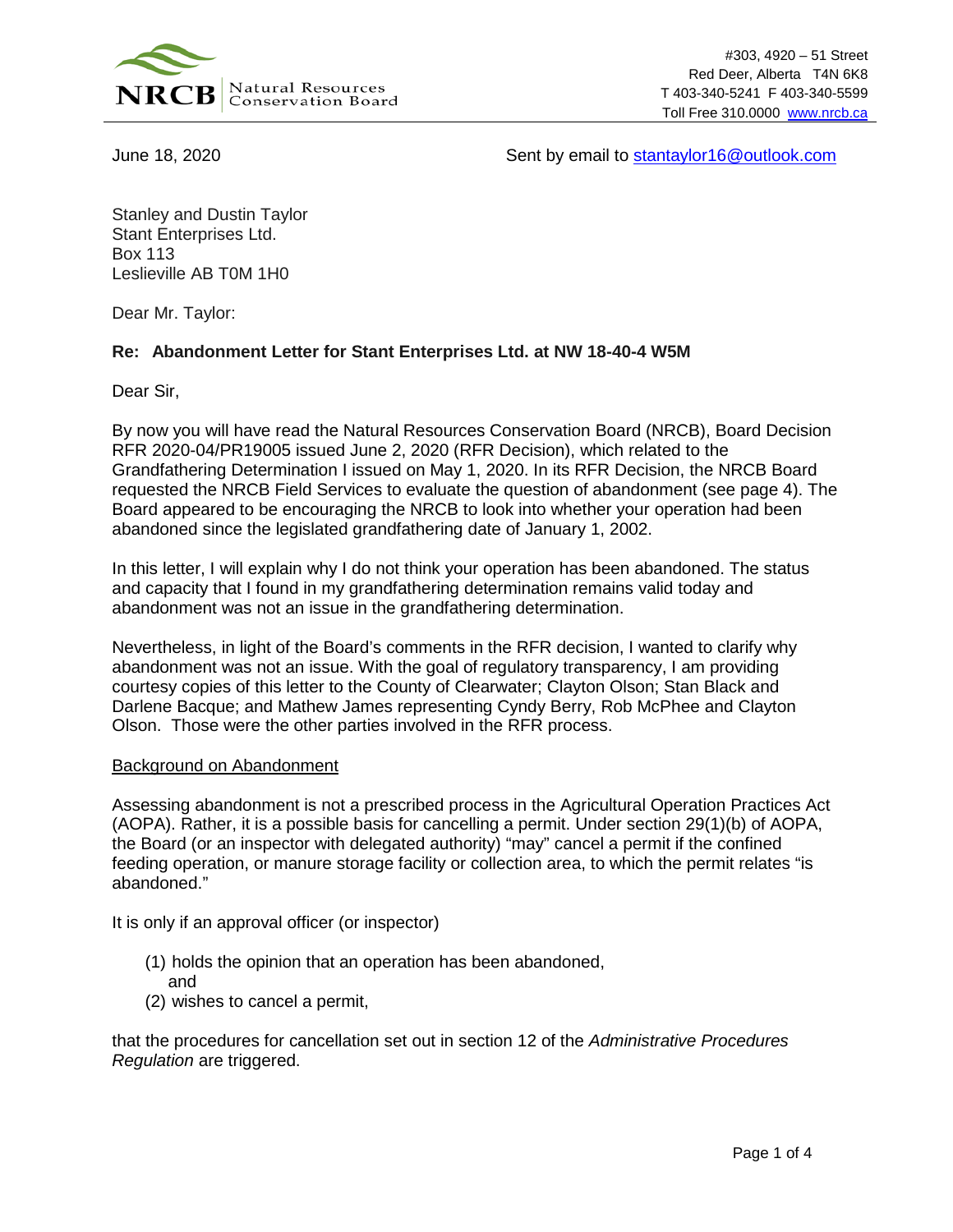For the reasons set out below, I do not hold the opinion that your operation has been abandoned.

#### **Considerations**

The NRCB's Operational Policy, 2016-3 *Permit Cancellations under AOPA Section 29* (updated April 23, 2018) guides how to assess whether an operation or facility is abandoned. The evidence I gathered in the course of the last year does not, in my view, warrant spending more time or resources on the issue of abandonment.

Operational Policy, 2016-3 *Permit Cancellations under AOPA Section 29* (updated April 23, 2018) states that when deciding whether a confined feeding operation (CFO) has been abandoned, the following criteria should be considered:

# • **The CFO's current use, if any.**

The feedlot did not have any animals in it during my inspections (July 3, 2019, September 16, 2019 and September 20, 2019), however, the CFO started being used again as a feedlot during the grandfathering determination process and is currently in use as a feedlot. Operational Policy, 2016-3 *Permit Cancellations under AOPA Section 29* (updated April 23, 2018), states that *"The NRCB understands that a CFO owner may stop using a facility for a period of time for a number of reasons. These include commodity market conditions, labour market conditions, feed costs, or the availability of feed. A* recent *example is a federal government program that subsidized hog producers to stop production for a three year period. These types of production lapses do not reflect an intention to abandon a CFO, and the NRCB does not view these kinds of lapses as grounds to cancel a permit."* In other words, not having animals present at an operation does not necessarily mean that it is abandoned.

# • **The CFO's current condition.**

On July 3, 2019, an initial site inspection was conducted with NRCB Inspector Jason Moodie and NRCB Approval Officer Jeff Froese. At that time, abandonment was discussed while touring the site and we came to the consensus that the site was not abandoned. We came to this conclusion based on the fact that, in general, the operation was in good standing condition and would require little effort to get the feedlot up and operational again.

In general, a feedlot requires:

- sufficient infrastructure to contain the animals;
- the ability to provide food to the animals, such as bunks and fence line feeding etc.;
- feed storage;
- a system to deal with sick animals and a method to treat those animals; and,
- infrastructure to allow for the acceptance and shipping of animals.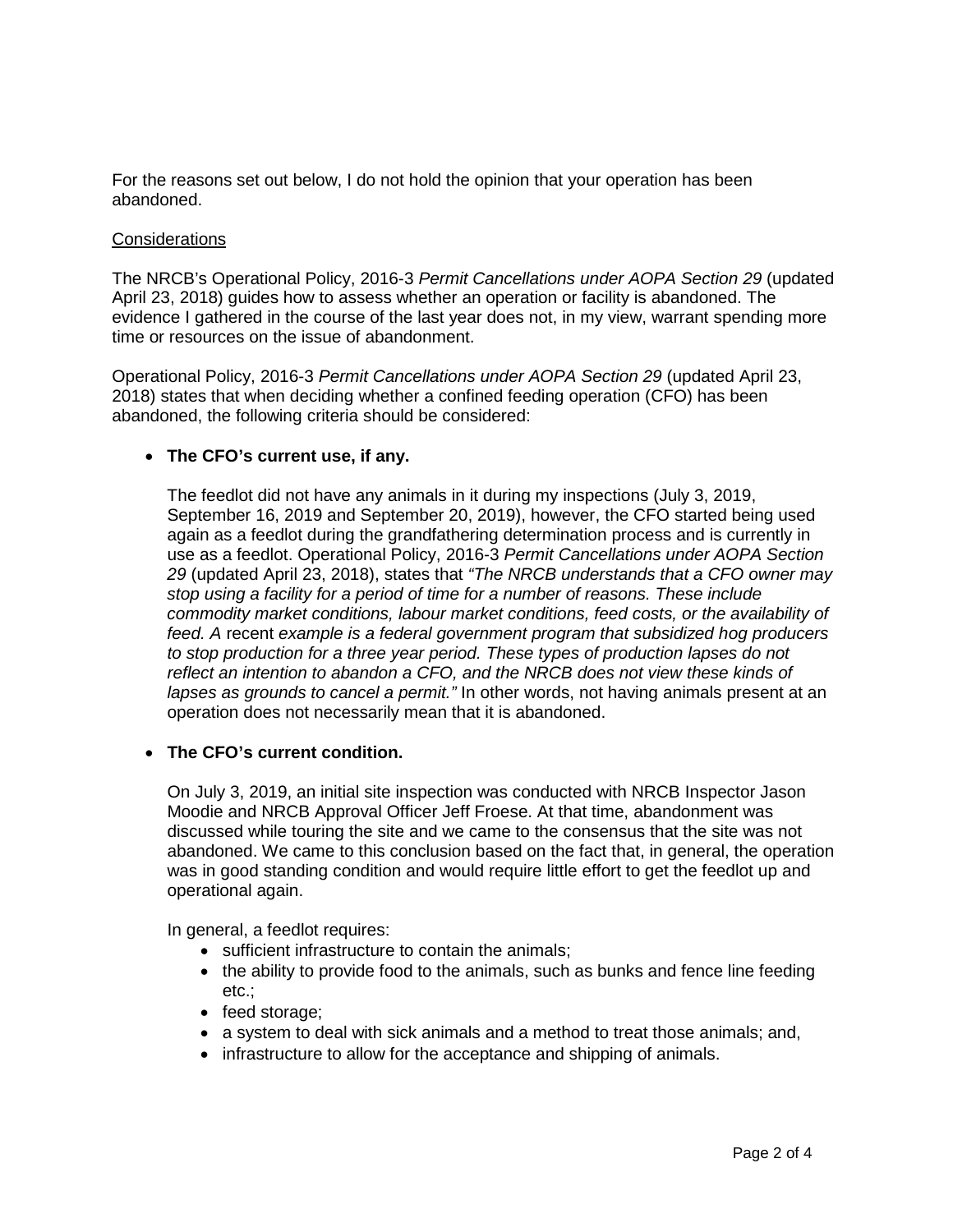During my site inspections, this feedlot infrastructure looked to be in good condition, with minimal maintenance required. All of the pens were also well defined and looked the same when compared to aerial photographs from around January 1, 2002.

• **What, if any, steps are being taken to keep the CFO's facilities in a condition such that they could resume being used for livestock management or manure storage without major upgrades or renovations**.

As mentioned above, my site inspections showed that major upgrades or renovations were not needed to start up the feedlot again. Some fence boards for the pens needed fixing, however this is common maintenance for any feedlot and is not considered to be a major upgrade or renovation.

• **When the CFO stopped being used to manage livestock or store livestock manure, and the owner's reason for that stoppage.**

The owner/operator stated that the operation was in full use until bovine spongiform encephalopathy (BSE) hit in 2003. During BSE, there were a lot of feedlots in Alberta that depopulated in order to wait for the markets to rebound. Again, as mentioned in policy Operational Policy, 2016-3 *Permit Cancellations under AOPA Section 29* (updated April 23, 2018), commodity market conditions is not considered to be grounds for the NRCB to cancel a permit. Since 2003, the operation has been used (for the most part), but not to the extent as before BSE due to financial reasons.

• **Whether the CFO has changed ownership during the period of disuse and, if so, whether the new owner purchased the CFO in reliance on the seller's promise, or on some other basis for reasonably expecting, that the CFO was permitted under AOPA.**

This operation has not changed ownership since January 1, 2002. My understanding is that there are discussions to sell the operation now, but it hasn't been sold as of yet.

#### • **The owner's reason for ceasing or postponing use of the permitted CFO and the owner's intent with respect to future use of the CFO.**

Again, as mentioned above, financial issues led to the operation not being used to its full capacity in the past due to BSE. The operation is currently being used as a feedlot, and my understanding is that the intent is to continue to use this operation as a feedlot.

### • **The value of the CFO facilities (independent of their permitted status) and the cost of reconstructing them, if reconstruction is needed.**

A lot of the value of the CFO facilities is still present at the operation since all of the original infrastructure is still there. As mentioned above, during my site inspections it looked as though very little reconstruction was needed to get the feedlot up and running again, therefore it was not considered to be abandoned.